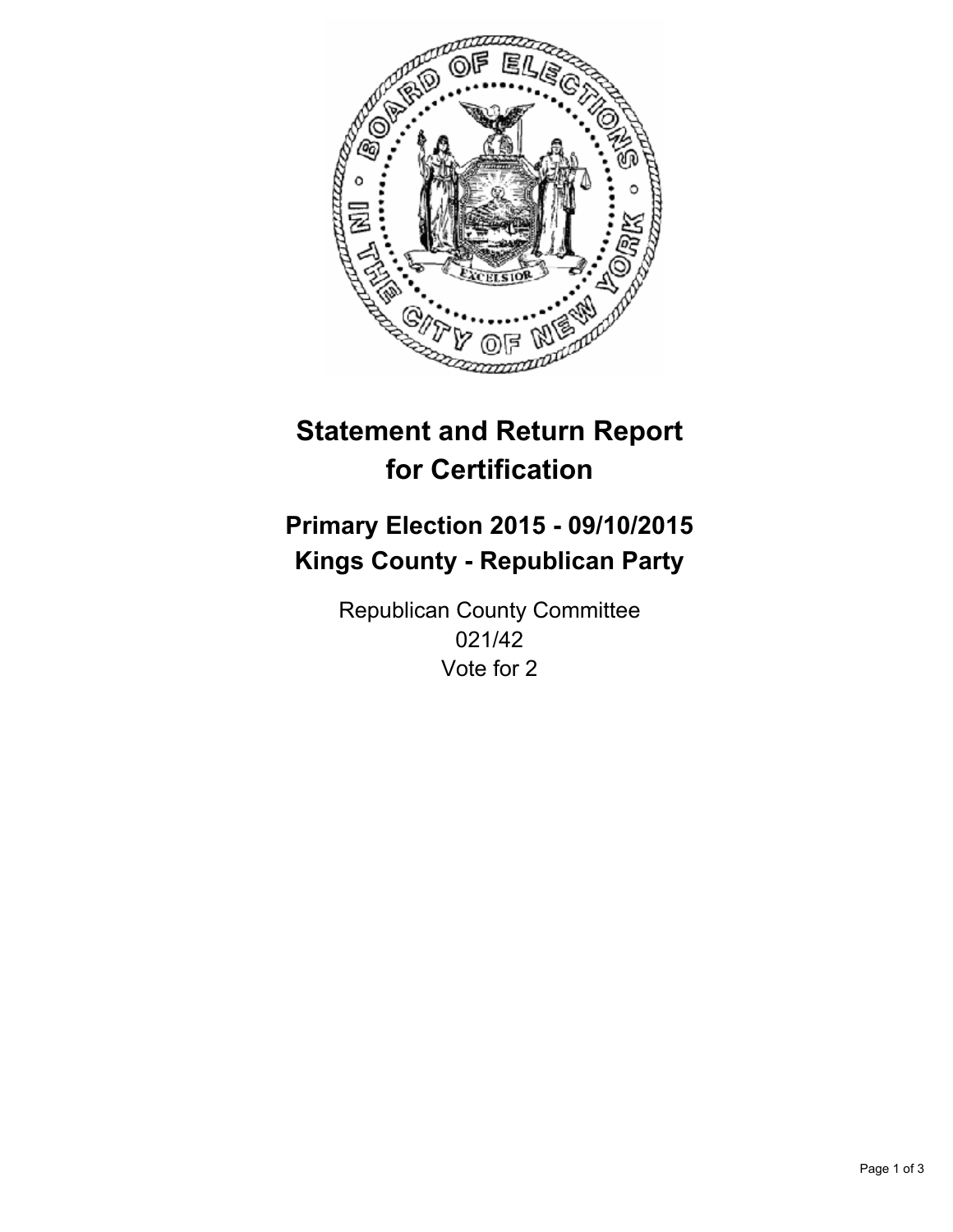

#### **Assembly District 42**

| PUBLIC COUNTER                                           | 2             |
|----------------------------------------------------------|---------------|
| ABSENTEE/MILITARY                                        | 0             |
| AFFIDAVIT                                                | 0             |
| <b>Total Ballots</b>                                     | $\mathbf{2}$  |
| Less - Inapplicable Federal/Special Presidential Ballots | $\Omega$      |
| <b>Total Applicable Ballots</b>                          | 2             |
| <b>EVENS JEROME</b>                                      | 0             |
| <b>MATTHEW G. WILLIAMS</b>                               | 2             |
| <b>JOCELYN M GRUSKIEWICZ</b>                             | $\mathcal{P}$ |
| <b>Total Votes</b>                                       | 4             |